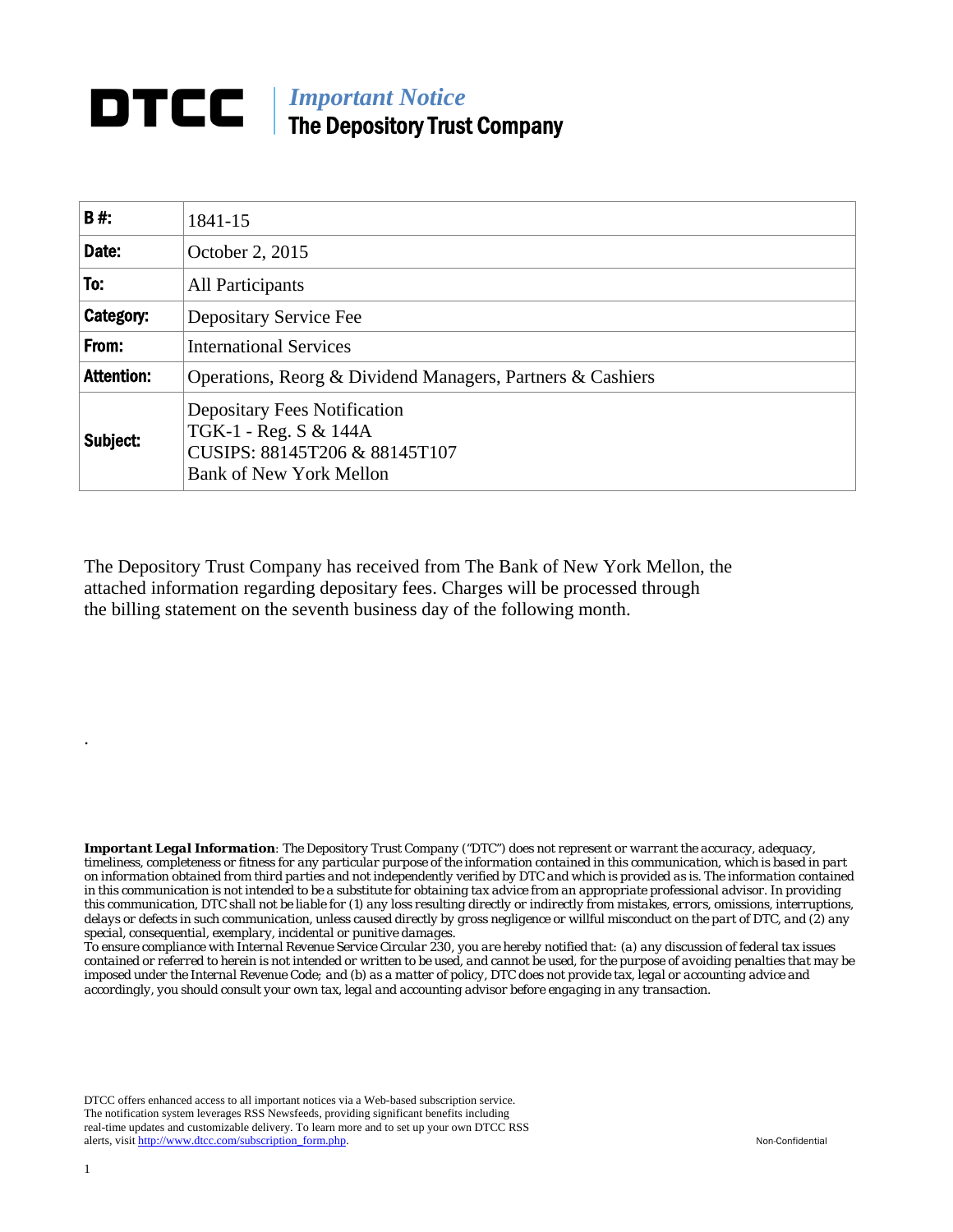

September 22, 2015

 The Bank of New York Mellon(the "Depositary") hereby represents and warrants to DTC, Euroclear, and Clearstream that it may collect and receive, pursuant to the terms and conditions of the Deposit Agreement (the "Agreement"), dated as of Apr 10, 2008 between **JSC TGK-1** and the Depositary, a service fee per ADR share in accordance with the table below (the "Representation"):

| Depositary:            | <b>BNYM</b>    |
|------------------------|----------------|
| DTC#:                  | 2504           |
| <b>Security Name:</b>  | TGK-1 - Reg. S |
| <b>CUSIP:</b>          | 88145T206      |
| <b>Security Type:</b>  | DR             |
| Fee:                   | \$0.02         |
| <b>Record Date:</b>    | Nov 06, 2015   |
| <b>Billing Period:</b> | November       |
|                        |                |

The Depositary hereby instructs DTC, Euroclear, and Clearstream to collect and pass-through such fees to the Depositary (the "Instruction").

Depositary hereby agrees to indemnify and hold harmless DTC, Euroclear, and Clearstream and their respective officers, directors, employees and agents (the "Indemnitees") from and against any and all Losses  $\frac{1}{1}$  and/or Legal Actions<sup>2</sup> resulting from or arising out the Representation and/or the Instruction, provided, however that such indemnity shall not extend to any Losses or Legal Actions resulting from or arising out of the negligence, willful default or fraud of DTC, Euroclear, and Clearstream (or any of their respective officers, directors, agents or employees).

Thank You,

The Bank of New York Mellon

<sup>1</sup> "Losses" means and includes all losses, liabilities, damages, judgments, payments, costs and expenses (including without limitation any reasonable costs of investigation and reasonable legal fees and expenses incurred).

<sup>2</sup> "Legal Action" means and includes any claim, counterclaim, demand, action, suit, counterclaim, arbitration, inquiry, proceeding or investigation before any federal, state or foreign court or other tribunal, or any investigative or regulatory agency or SRO.

BNY Mellon collects fees from DR holders pursuant to the terms and conditions of the DRs and the deposit agreement under which they are issued. From time to time, BNY Mellon may make payments to the issuer to reimburse and / or share revenue from the fees collected from DR holders, or waive fees and expenses to the issuer for services provided, generally relating to costs and expenses arising out of establishment and maintenance of the DR program. BNY Mellon may also transact with affiliated brokers and dealers.